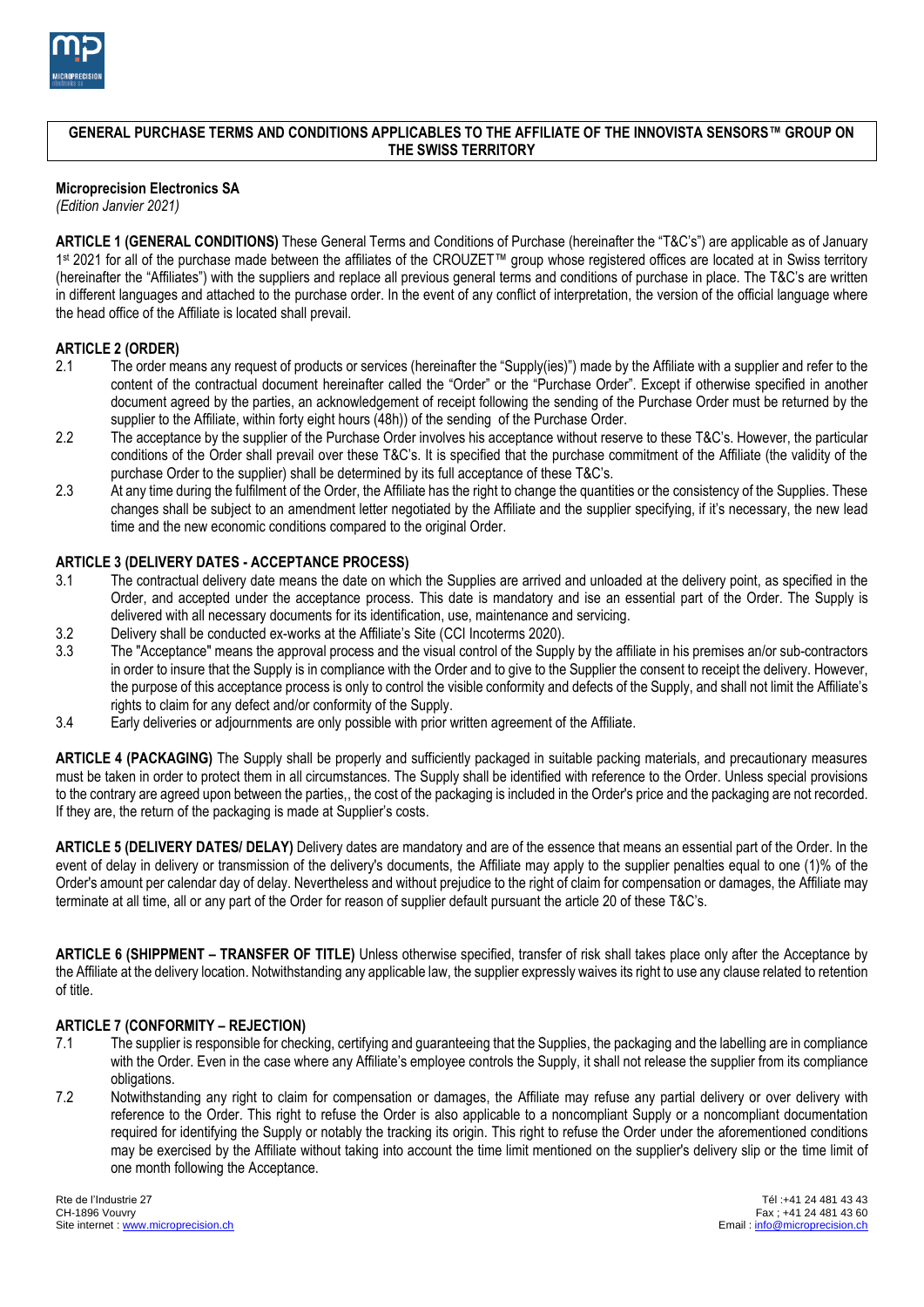## **ARTICLE 8 (WARRANTY)**

- 8.1 Unless otherwise specified, the supplier guarantees the Affiliate in particular against any defects in design, implementation or material, during a period of twenty four (24) months from the Acceptance. The supplier guarantees that the Supplies shall perform all services and functions for which the supplies are intended, and that the supplies shall comply with the specifications defined in the Order.
- 8.2 The supplier declares that the Supplies have been manufactured in accordance with the best quality criteria applied in the profession, and with the associated engineering practice. During the contractual period of guarantee specified in the paragraph here above, the supplier undertakes to replace or repair free of charge, as required by the Affiliate, all or part of the Supplies found not compliant with the requirements of the Order. Moreover, the supplier undertakes to pay all associated costs to replace or repair the non-compliant Supplies, notably and without limitation, the transport or the delivery cost as well as any loading/unloading operations. If the supplier does not act diligently, the Affiliate will have the right to intervene or entrust a third party to intervene at supplier's costs.
- 8.3 Every Supply, which is replaced, modified, repaired under this warranty, is warrantied during another period of twenty four (24) months.
- 8.4 The supplier shall deliver all spare parts during a period of ten (10) years from the Acceptance.

### **ARTICLE 9 (SUPPLIER FAILURE)**

- 9.1 In the event of the supplier is unable to meet specifications requirements of the agreed Order, the Affiliate has a right to request reimbursement of any sums already paid to supplier, and of all expenses incurred by reason of such default, without prejudice to the affiliate's right to claim compensation or damages.
- 9.2 If the supplier's failure makes the delivery impossible within the time limit, the Affiliate has the right to entrust any third party for having delivered the Supply at supplier's costs.

**ARTICLE 10 (PRICES)** Unless otherwise specified, prices shall be firm, fixed, non-subject to escalation, all duties paid, and shall apply to Supplies delivered in accordance with the provisions of Article 3 hereof.

### **ARTICLE 11 (INVOICING – CREDIT NOTE)**

- 11.1 All invoices shall be drawn up and sent to the Affiliate which address is specified in the Order by email or by post. Each invoice shall cover a single Order. Unless otherwise specified, invoices shall bear the following information:
	- The ORDER No
	- The DETAILED DESCRIPTION OF THE SUPPLY
	- UNIT PRICE
	- TOTAL AMOUNT PER LINE
	- TOTAL AMOUNT OF THE INVOICE
	- CURRENCY
	- CUSTOMS DUTY; and
	- COUNTRY OF ORIGIN
- 11.2 Adjustments in the amounts of the invoices due to price litigations, quantity or other discrepancies will be made through credit notes requested by the Affiliate. Upon receipt of the credit note by the Affiliate, the invoice will be paid under deduction of the credit note. In the event of the non-receipt of the credit note within five (5) calendar days upon the request, the Affiliate has the right to compensate the invoice in accordance with the provisions of the applicable law.
- 11.3 The Affiliate has the right to suspend the payment of any invoice which is noncomplying with the provisions of the applicable law and/or the provisions of this article.

#### **ARTICLE 12 (PAYMENT)**

Subject to any special provisions to the contrary agreed upon between the parties, all payments shall be made by bank wire transfer within thirty (30) days of the invoice date

#### **ARTICLE 13 (TRANSFER OR SUBROGATION OF ORDER CLAIMS, RIGHTS AND/OR OBLIGATIONS)**

The supplier agrees not to assign or transfer any rights and/or obligations ensuing from the order, in full or in part, without the Affiliate's written agreement. Moreover the supplier agrees not to contract, modify or terminate a factoring agreement without prior agreement from the Affiliate's accounting department. The supplier agrees not to subcontract without the Affiliate's prior written agreement.

#### **ARTICLE 14 (LOANED TOOLING AND ARTICLES)**

Tooling manufactured by supplier, for total or part account of the Affiliate, and articles, and tooling, made available to the supplier by the Affiliate shall be used solely for the purpose of executing Orders from the Affiliate. The supplier shall be responsible for keeping and maintaining such articles and tooling at its own expense and risk. The supplier shall take out all necessary insurance and provide proof thereof upon request of the Affiliate. Such articles and tooling are and remain the property of the Affiliate. If ownership Identity is not apparent on loaned tooling and articles, supplier shall mark these items with a permanent marking or plate indicating such ownership. The supplier must return or communicate the listing of such goods and tooling in good condition and at its costs upon request of the Affiliate.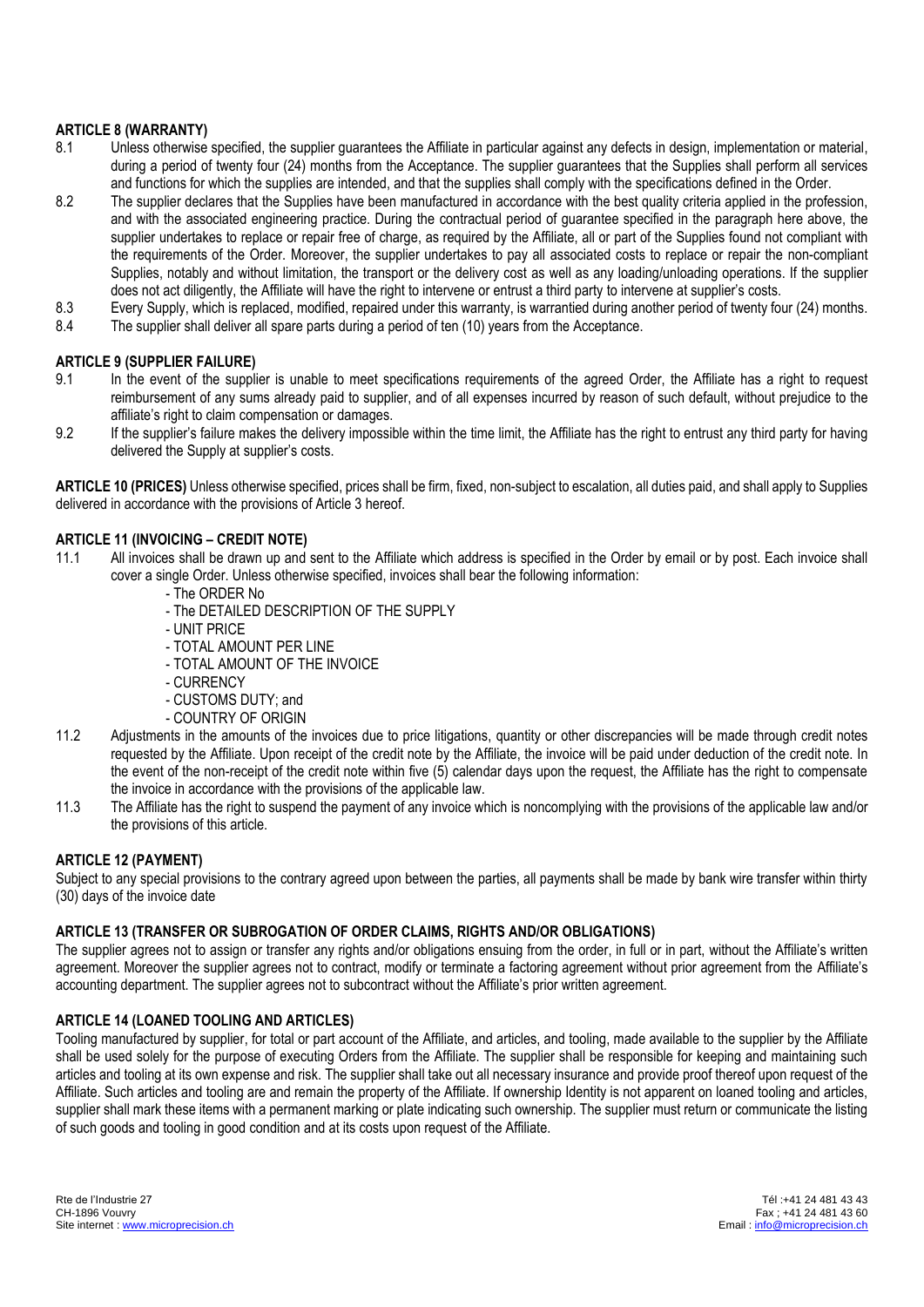# **ARTICLE 15 (INDUSTRIAL OR INTELLECTUAL PROPERTY RIGHTS)**

- 15.1 Every research, project, results as well as any related document, in particular, files, plans, technical notes, drawings, model, prototypes, ordered by the Affiliate to the supplier are the Affiliate's exclusive ownership. The supplier agrees not to use these for its own account of for the account of any third party.
- 15.2 The supplier defends and holds the Affiliate harmless against any lawsuit from third parties, based on intellectual property rights of the Supply and/or related to the goods and tooling mentioned here above. In the event of any lawsuit, the supplier undertakes to bear all cost related to such third party claim and in particular representation fees.

# **ARTICLE 16 (CONFIDENTIALITY)**

- 16.1 All information, of whatever kind, including but not limited to technical, commercial, financial or whatever medium, exchange between the supplier and the Affiliate, must be considered as confidential and used only to the execution of the Order.
- 16.2 The supplier and the Affiliate undertake to keep these information confidential and to take all necessary measures to preserve the confidentiality in respect particularly of their permanent and temporary staff or any third who have access to these confidential information.
- 16.3 As soon as the Order has been completed and when first requested by the Affiliate, supplier and the Affiliate undertake to return or destroy all related confidential documents to the other party immediately.

**ARTICLE 17 (PUBLICITY)** The supplier undertakes not to exhibit and/or publish components manufactured according to the Affiliate drawings, models or specifications without the written authorization of the Affiliate.

**ARTICLE 18 (GOVERNEMENT CONTRACTS)** Insofar as the Order is placed under a Government Contract awarded by the Government to the Affiliate, supplier acknowledges and accepts that those regulatory texts Specifications and General Clauses and Conditions governing contracts placed by the Government with the Affiliate will he incorporated by reference in the Order.

**ARTICLE 19 (PROCESS/PRODUCT CHANGE MANAGEMENT)** The supplier shall notify to the Affiliate in writing any settlement to terminate the marketing or any major change which includes all significant information system changes, process changes, Supply changes for key components, design changes, geographical relocation of manufacturing site, that affect the agreed specifications, the mechanical form or fit, the packaging, the environmental compatibility, the life, the reliability or the quality of the Supply. The supplier shall notify the Affiliate in writing nine [9] months in advance of the end of the marketing or the planned implementation date for such a major change. The Affiliate may refuse any such major change. The supplier remains in any case fully accountable and responsible for any major change applied to the Supply delivered to the Affiliate or its Assembly Subcontractors. In all cases, such changes will be at no cost for the Affiliate. The supplier shall reimburse the Affiliate of any costs incurred by the Affiliate in connection with the Product and/or Component change qualification.

## **ARTICLE 20 (TERMINATION CLAUSE)**

- 20.1 The Affiliate has a right to immediately terminate the Order or any part of it, without prejudice of any damages from the Affiliate, in the event that supplier failure to perform its obligations under the Order or these T&C's, and has failed to remedy such breach within eight (8) calendar days of a written demand by registered letter with acknowledgement receipt.
- 20.2 In the event of a strategy changing, the Affiliate has a right to terminate all or parts of the Order with written notice of one (1) month by registered letter with acknowledgement receipt. As such, the Affiliate undertakes to reimburse the supplier for the current delivery and the current manufacturing.
- 20.3 The Affiliate has a right to terminate the Order without notice in the event of the supplier's performance is delayed more than one (1) week as a result of force majeure without prejudice of any damages from the supplier.

## **ARTICLE 21 (APPLICABLE LAW)**

- 21.1 The Purchase Order and the T&C's and the resulting Orders and contracts shall be governed by and interpreted in accordance with the law of the place of the Affiliate head office, to the exclusion of the provisions of the Vienna treaty of 11 April 1980 regarding the international sale of goods.
- 21.2 Any dispute relating to the Purchase Order and/or the T&C's or the resulting contract or the business relationship that the parties fail to resolve amicably, shall be finally settled by the commercial Courts of the place of the Affiliate's head office.

## **ARTICLE 22 (SUSTAINABLE DEVELOPMENT)**

22.1 The Affiliate undertakes to abide by the guidelines pertaining to environmental protection.